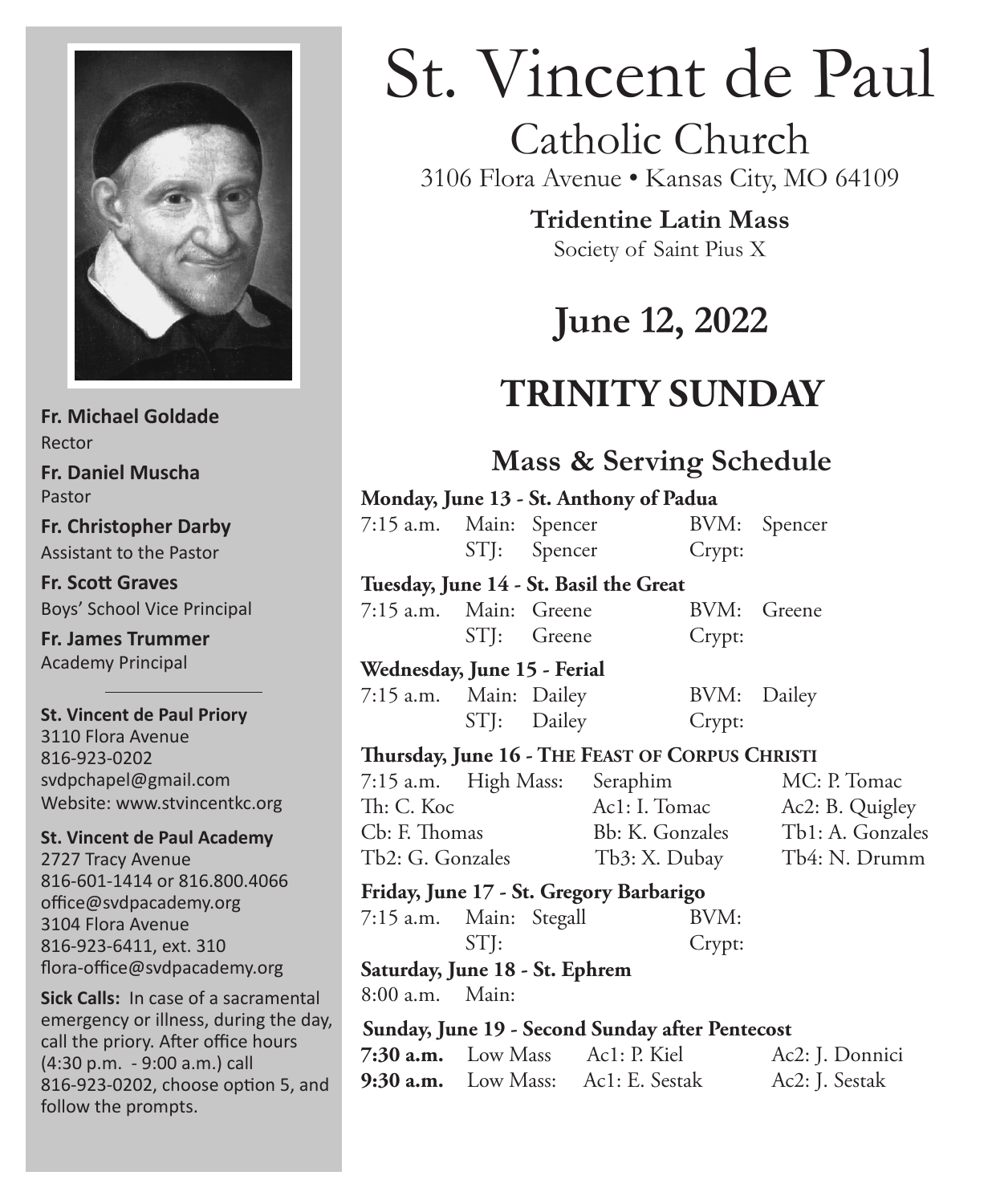#### **Contact Numbers**

**Academy Cleaning** Mrs. Josette Wohletz, 816-601-1414

**Altar & Rosary Society** Mrs. Maria Deister, 816-781-5133

**Altar Servers** Mr. Paul Crouse paulofmall7@gmail.com

**Book Club** Miss Jessica Ostertag jessostertag@gmail.com

**Bookstore** Mr. Paul Sulzen, 913-963-8440 bookstore@svdpacademy.org

**Church Cleaning** www.stvincentkc.org/cleaning

**Coffee and Donuts** Mr. Mark Mahurin, 913-208-0820

**Holy Name Society** Mr. Michael King, 816-803-1152

**Legion of Mary** Miss Margaret Massey, legiomariae345@gmail.com

**Parish Choir** Mrs. Meghan Onochie, meghanonochie@gmail.com

**Parish Kitchen** Mrs. Louise Starr, 816-361-0461

**Scouting Kateries** kckateries@sspx.org

**Guides** kansascityguides@gmail.com

**Braves** kcbraves@sspx.org

**Cadets** jeromeanienaber@gmail.com

**Ushers** Mr. John Holtsclaw, 913-722-0468

#### **Parish & Academy Announcements**

https://www.stvincentkc.org/ bulletins

**Sermons and Conferences** youtube.com/StVincentKC

# **Collection Report**

#### **Sunday, June 5, 2022**

1st Collection (Main Fund): \$6,234.90 2nd Collection (Magnificat Theater): \$898.00

#### **Upcoming second collections:**

June 12 Maintenance June 19 Maintenance June 26 Franciscan Sisters July 3 Education Dept.

(Please make all 2nd collection checks payable to St. Vincent de Paul in order to streamline your help to the Sisters and ensure a comprehensive itemized year-end donation list from SVDP accounting department.)

# **Schedules**

#### **Confessions**

Thursdays: 6:00 p.m. Saturdays: 45 minutes prior to Mass Sundays: 30 minutes prior to Mass

#### **Rosary & Benediction**

Thursdays: 6:00 p.m.

#### **Sunday Rosary Leaders**

| Today: 7:10 a.m. S. Dailey |                                                         | 9:10 a.m. C. Stegall |  |
|----------------------------|---------------------------------------------------------|----------------------|--|
|                            | <b>June 19:</b> 7:10 a.m. K. Johnson 9:10 a.m. J. Tomac |                      |  |

**Sunday Coffee and Donuts** After both Masses in the parish hall.

#### **Blessing of Religious Articles**

Third Sunday of the month at the communion rail after Masses.

#### **Bulletin Announcements**

Submit text to etownshend.svdp@gmail.com no later than 3:00 p.m. Wednesdays for the next Sunday's bulletin. Submissions are subject to the pastor's approval.

### **Book Store**

Children under the age of 13 are not permitted in the book store without a parent. Tight space and delicate items have proven that it is a risk for younger unaccompanied children.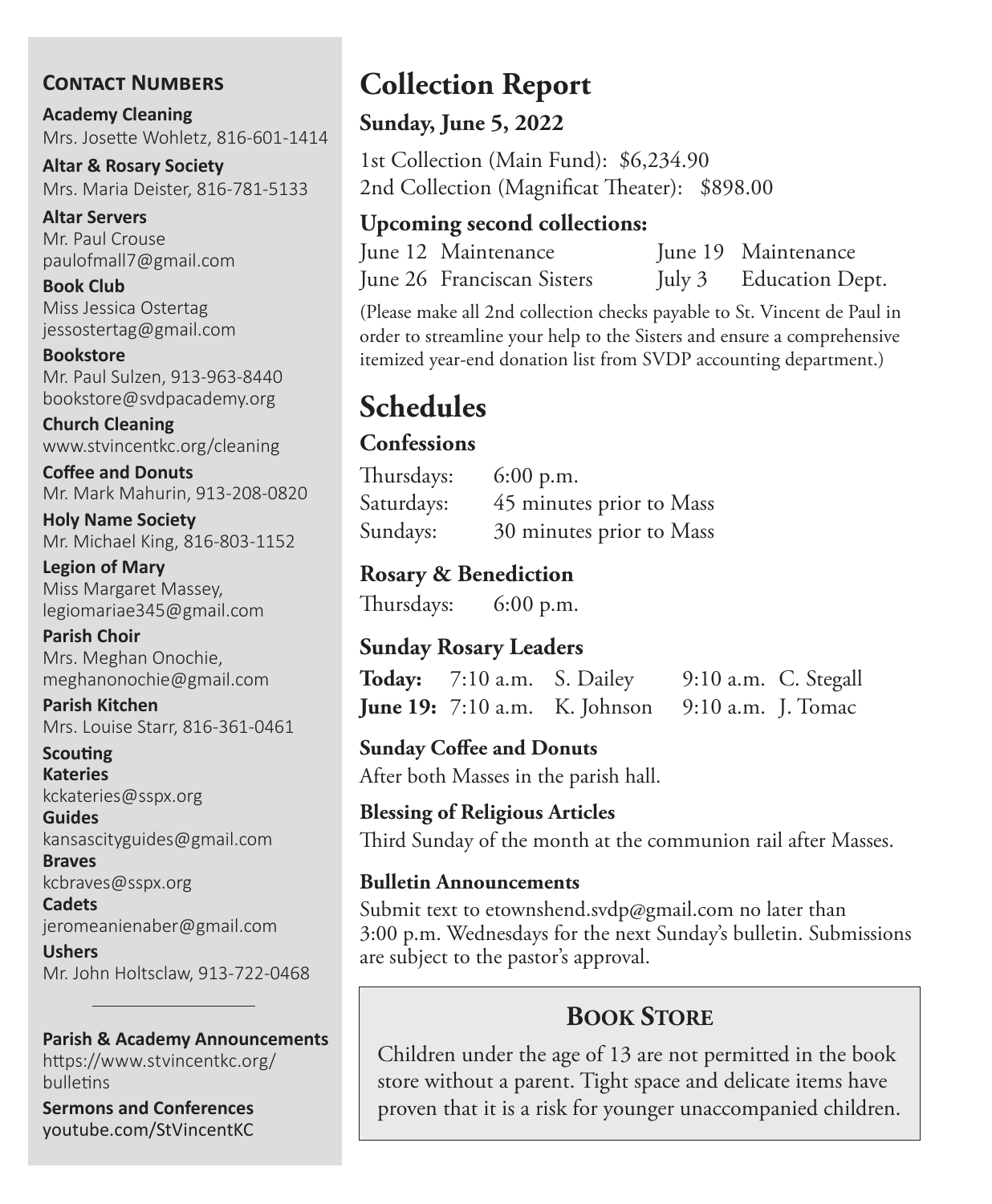# **General Announcements**

**A Blessing for Expectant Mothers** will be given this morning after both Masses, at Our Lady's altar.

PARISH BREAKFAST: Everyone is invited to the parish breakfast today after both Masses in the parish hall. Donations only.

**Planters and Statues** are available for donation outside of the Flora building. Leave donation in the book store.

**Convent Work Days** for high school girls, June 23, 30, and July 21. Contact the Sisters, 816-333-1463 with any questions.

**Church Work Days** for those boys entering into high school, on June 16, 23, 30 and July 7, from 9:00 a.m. - 3:00 p.m. Contact Fr. Goldade, m.goldade@fsspx.email, and a permission slip will be sent to you.

**Summer Library Program:** All academy and parish children are welcome to visit the Tracy campus library on Wednesdays, beginning June 15, from 11:00 a.m. - 2:00 p.m., with story time at 1:00 p.m.

**Church Cleaning** will be the last week of June. More help is needed. Please contact Mary Greene, mary@the-greenes.net.

**Tickets are on Sale** for the parish production of Oscar Wilde's *Lady Windermere's Fan,* on June 24, 25 and 26. For advanced tickets go to: magnificattheater@gmail.com. \$10 in advance  $\cdot$  \$15 at the door  $\cdot$  10 for \$70.

**Silver Jubilee Mass and Celebration** for Fr. Frank Kurtz on June 29. Please RSVP by June 22, 2022 for the banquet, to Mrs. Sharon Flick sflick6@sbcglobal.

**Men's Vocations Retreat:** In Winona, MN. July 4 - 9, beginning Monday at 9:00 a.m. (Please arrive on Sunday), and ending on Saturday at 10:30 a.m. Retreat donation: \$250.00. Minimum age is 18. For registration forms call 507-454-8000 or download from holyangels-novitiate.com/en.

**Santa Fe Pilgrimage:** For men and boys. Friday, July 22 - 23. Join this unique 33-mile pilgrimage to the Padilla Cross near Lyons, Kansas, where the Catholic Faith was planted in the USA in 1541. For more info, contact Luis Jacas 785-844-3285 or santafepilgrimage@gmail.com.

### **Catholic Cadets Scouting Raffle**

Raffle tickets are available from any parish scout member (Braves, Kateris, Cadets, & Guides), or call 816.533.4477.

#### **Tickets are \$5, or 6 tickets for \$25**

#### **Cash prizes: \$500, \$300, & \$200**

The drawing will be held on **July 10, 2022**

Please consider supporting these worthwhile organizations!

# **Upcoming Events**

June 16 Feast of Corpus Christi June 24 Feast of the Sacred Heart June 24, 25, 26 *Lady Windermere's Fan*

- June 29 Fr. Kurtz' Anniversary July 19 Basketball Camp begins
- July 27 SSPX Perpetual Adoration